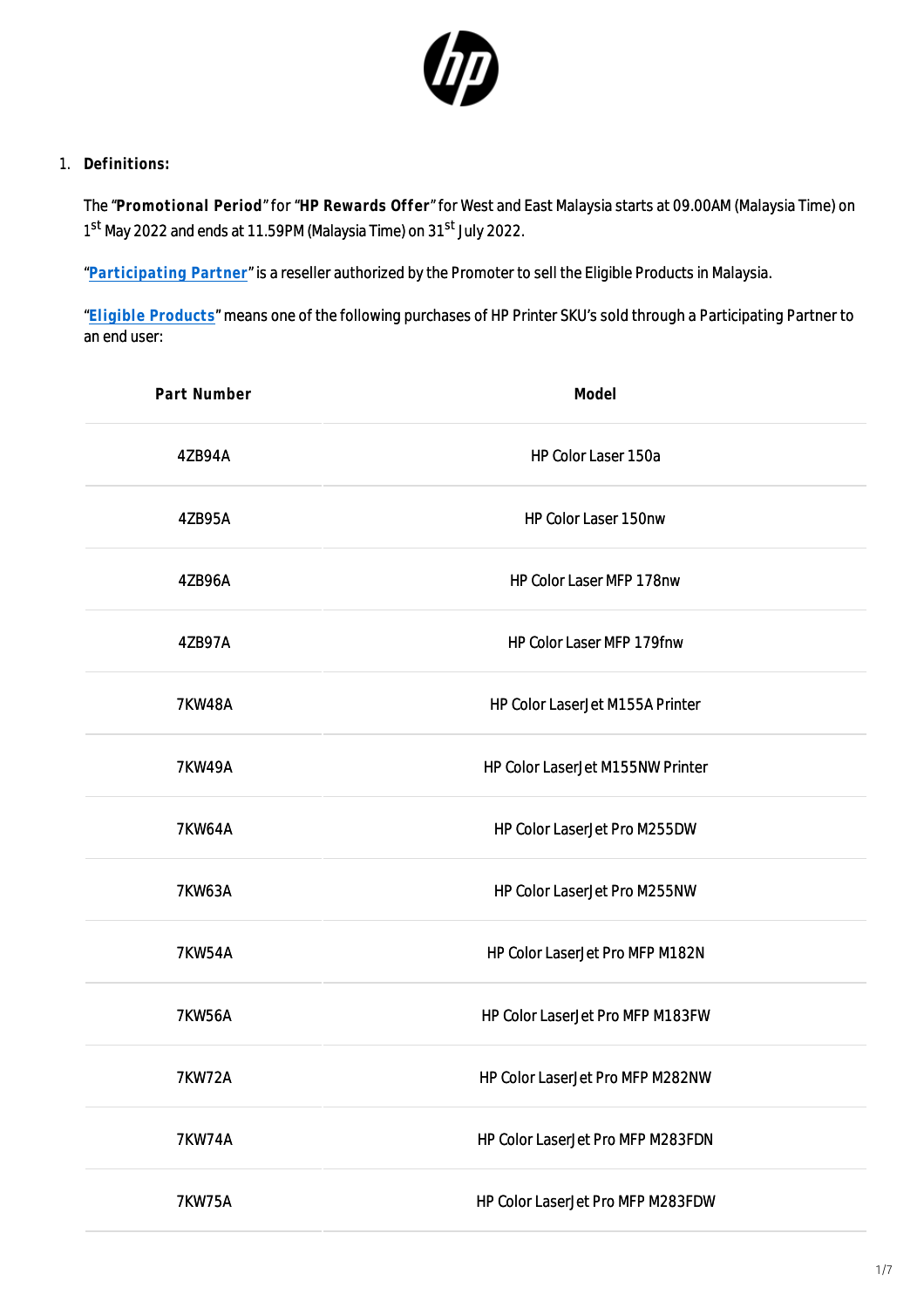

| <b>7FR28B</b> | HP DeskJet Ink Advantage 2776 All-in-One |
|---------------|------------------------------------------|
| <b>7FR25B</b> | HP DeskJet Ink Advantage 2777 All-in-One |
| 4ZB77A        | HP Laser 107a                            |
| 4ZB78A        | HP Laser 107w                            |
| 4ZB82A        | HP Laser MFP 135a                        |
| 4ZB83A        | HP Laser MFP 135w                        |
| G3Q50A        | HP LaserJet Pro M203d                    |
| G3Q46A        | HP LaserJet Pro M203dn                   |
| G3Q47A        | HP LaserJet Pro M203dw                   |
| G3Q79A        | HP LaserJet Pro MFP M227fdn              |
| G3Q75A        | HP LaserJet Pro MFP M227fdw              |
| G3Q74A        | HP LaserJet Pro MFP M227sdn              |
| 40D21A        | HP Neverstop Laser MFP 1200a             |
| 4RY26A        | HP Neverstop Laser MFP 1200w             |
| CZ993A        | HP OfficeJet 200 Mobile Printer          |
| CZ992A        | HP OfficeJet 250 AIO Mobile Printer      |
| G5J38A        | HP OfficeJet 7740 Wide Format All-in-One |
| <b>YOS18A</b> | HP OfficeJet Pro 7720 All-in-One         |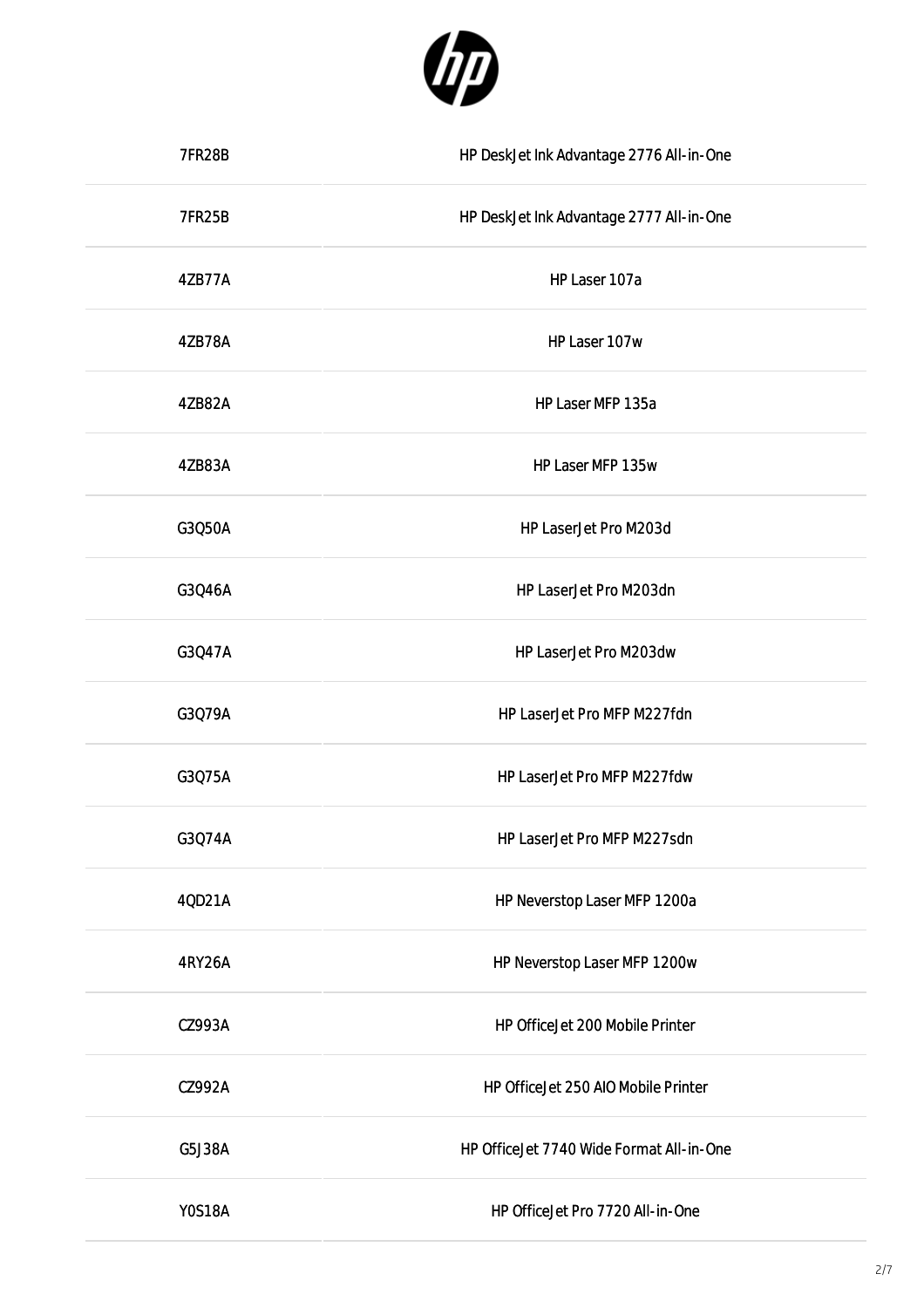

| 1KR67D | HP Office Jet Pro 8020 All-in-One Printer |
|--------|-------------------------------------------|
| 1KR53D | HP Office let Pro 9010 All-in-One Printer |
| 1MR73D | HP Office let Pro 9020 All-in-One Printer |

"**Participant**" means a resident of or business trading in Malaysia who purchases an Eligible Product from a Participating Partner in Malaysia during the Promotional Period and is the End User of the Eligible Product. The Promoter, its affiliates, resellers of HP products and any agencies associated with this Promotion, their employees and those employees' immediate families are ineligible to participate.

"**End User**" is a Participant who purchases an Eligible Product for his/her or its own personal use from a Participating Partner in Malaysia and not for resale or re-supply or export.

"**Promoter**" means HP PPS Sales Sdn Bhd (1129628 X ) having its place of business at Plaza Zurich, Ground Floor Customer Service, Block B, 12 Jalan Gelenggang, Bukit Damansara, 50490 Kuala Lumpur, Malaysia.

"**Promotion**" means the "**HP Rewards**" run by the Promoter for the Promotional Period.

"**Tax Invoice**" means a tax invoice compliant with the provisions under applicable Malaysian tax laws.

"**[Reward](https://h41201.www4.hp.com/WMCF.Web/my/en/flex/16310/productinfo/?simdate=2022-07-31&ocugid=)**" means items outlined in the Reward Table below in accordance with the Eligible Product/s sold during the Promotional Period.

| Part Number   | Model                                   | Reward                               |
|---------------|-----------------------------------------|--------------------------------------|
| 4ZB94A        | <b>HP Color Laser 150a</b>              | FREE T&GO ewallet credit worth RM 80 |
| 4ZB95A        | HP Color Laser 150nw                    | FREE T&GO ewallet credit worth RM 80 |
| 47B96A        | <b>HP Color Laser MFP 178nw</b>         | FREE T&GO ewallet credit worth RM 80 |
| 47B97A        | <b>HP Color Laser MFP 179fnw</b>        | FREE T&GO ewallet credit worth RM 80 |
| <b>7KW48A</b> | <b>HP Color LaserJet M155A Printer</b>  | FREE T&GO ewallet credit worth RM 80 |
| <b>7KW49A</b> | <b>HP Color LaserJet M155NW Printer</b> | FREE T&GO ewallet credit worth RM 80 |
| 7KW64A        | <b>HP Color LaserJet Pro M255DW</b>     | FREE T&GO ewallet credit worth RM 80 |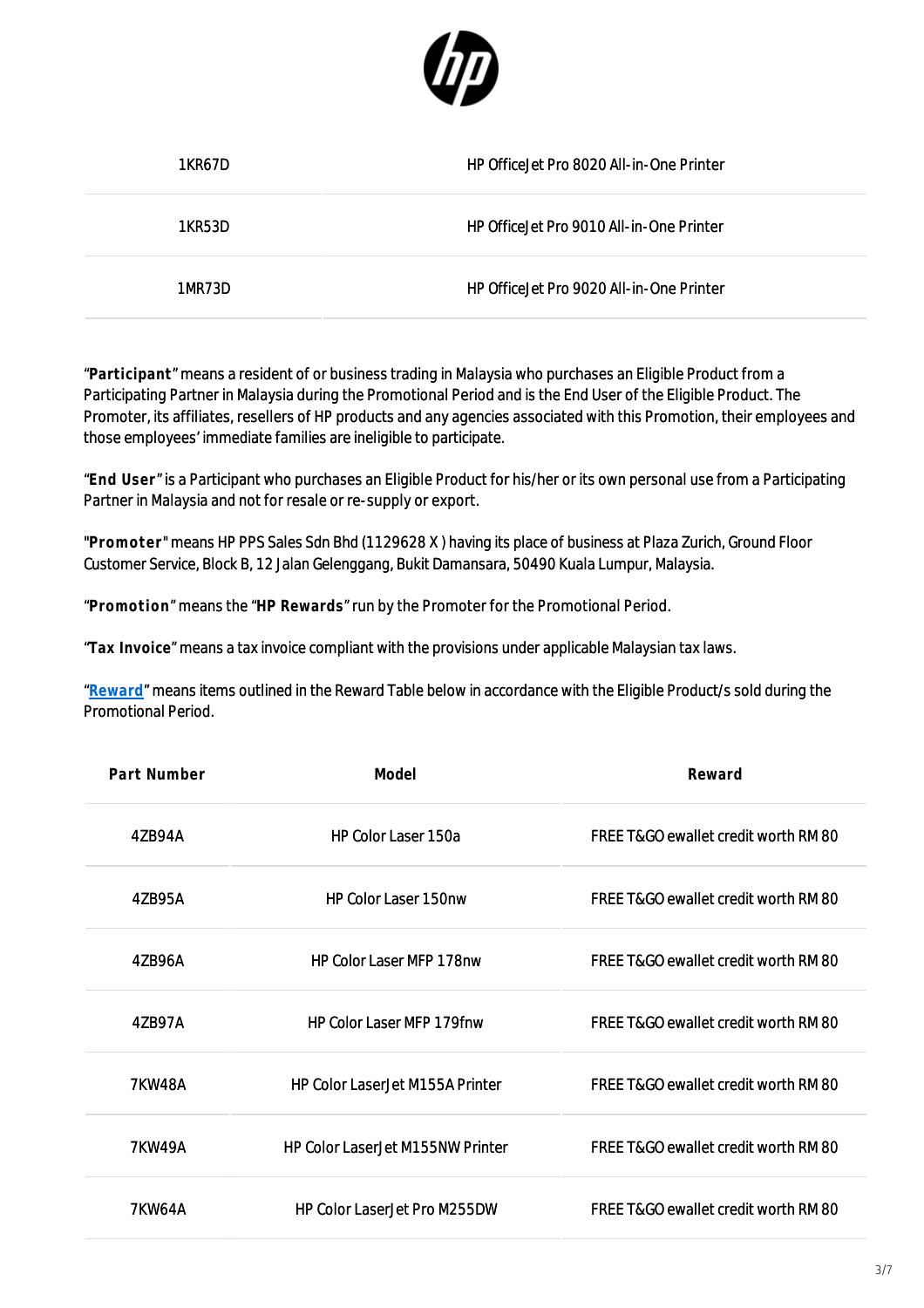

| <b>7KW63A</b> | HP Color LaserJet Pro M255NW             | FREE T&GO ewallet credit worth RM 80 |
|---------------|------------------------------------------|--------------------------------------|
| <b>7KW54A</b> | HP Color LaserJet Pro MFP M182N          | FREE T&GO ewallet credit worth RM 80 |
| <b>7KW56A</b> | HP Color LaserJet Pro MFP M183FW         | FREE T&GO ewallet credit worth RM 80 |
| <b>7KW72A</b> | HP Color LaserJet Pro MFP M282NW         | FREE T&GO ewallet credit worth RM 80 |
| <b>7KW74A</b> | HP Color LaserJet Pro MFP M283FDN        | FREE T&GO ewallet credit worth RM 80 |
| <b>7KW75A</b> | HP Color LaserJet Pro MFP M283FDW        | FREE T&GO ewallet credit worth RM 80 |
| <b>7FR28B</b> | HP DeskJet Ink Advantage 2776 All-in-One | FREE T&GO ewallet credit worth RM 30 |
| <b>7FR25B</b> | HP DeskJet Ink Advantage 2777 All-in-One | FREE T&GO ewallet credit worth RM 30 |
| 4ZB77A        | HP Laser 107a                            | FREE T&GO ewallet credit worth RM 50 |
| 4ZB78A        | HP Laser 107w                            | FREE T&GO ewallet credit worth RM 50 |
| 4ZB82A        | HP Laser MFP 135a                        | FREE T&GO ewallet credit worth RM 50 |
| 4ZB83A        | HP Laser MFP 135w                        | FREE T&GO ewallet credit worth RM 50 |
| G3Q50A        | HP LaserJet Pro M203d                    | FREE T&GO ewallet credit worth RM 80 |
| G3Q46A        | HP LaserJet Pro M203dn                   | FREE T&GO ewallet credit worth RM 80 |
| G3Q47A        | HP LaserJet Pro M203dw                   | FREE T&GO ewallet credit worth RM 80 |
| G3Q79A        | HP LaserJet Pro MFP M227fdn              | FREE T&GO ewallet credit worth RM 80 |
| G3Q75A        | HP LaserJet Pro MFP M227fdw              | FREE T&GO ewallet credit worth RM 80 |
| G3Q74A        | HP LaserJet Pro MFP M227sdn              | FREE T&GO ewallet credit worth RM 80 |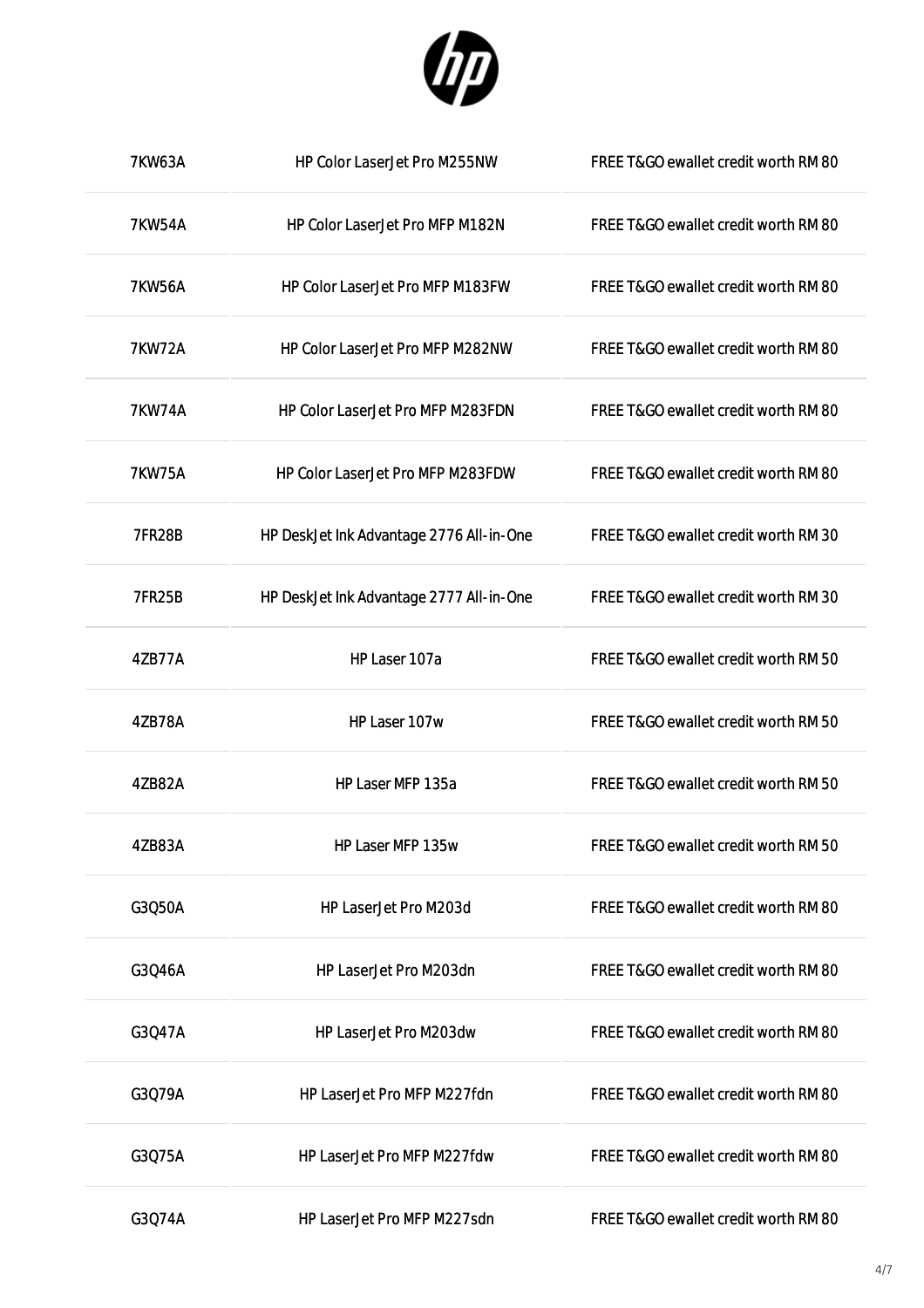

| 40D21A        | HP Neverstop Laser MFP 1200a               | FREE T&GO ewallet credit worth RM 80            |
|---------------|--------------------------------------------|-------------------------------------------------|
| 4RY26A        | HP Neverstop Laser MFP 1200w               | FREE T&GO ewallet credit worth RM 80            |
| CZ993A        | <b>HP OfficeJet 200 Mobile Printer</b>     | FREE T&GO ewallet credit worth RM 80            |
| CZ992A        | <b>HP OfficeJet 250 AIO Mobile Printer</b> | <b>FREE T&amp;GO ewallet credit worth RM 80</b> |
| G5J38A        | HP OfficeJet 7740 Wide Format All-in-One   | FREE T&GO ewallet credit worth RM 80            |
| <b>Y0S18A</b> | HP Office let Pro 7720 All-in-One          | <b>FREE T&amp;GO ewallet credit worth RM 80</b> |
| <b>1KR67D</b> | HP Office let Pro 8020 All-in-One Printer  | <b>FREE T&amp;GO ewallet credit worth RM 80</b> |
| 1KR53D        | HP OfficeJet Pro 9010 All-in-One Printer   | FREE T&GO ewallet credit worth RM 80            |
| 1MR73D        | HP Office let Pro 9020 All-in-One Printer  | <b>FREE T&amp;GO ewallet credit worth RM 80</b> |

Information on how to enter this Promotion, Redemption details, and Reward form are part of these terms and conditions. By submitting an entry, the Participant agrees to these terms and conditions.

- 2. Entry for the Promotion is only open to a Participant. Entries must be submitted by the Participant. The Promoter reserves the right to verify the validity of each entry, including whether the entrant qualifies as a Participant. The Promoter reserves the right to disqualify any Participant or person tampering with, or conspiring with another person to tamper with, the entry process or any entrant who does not meet the eligibility requirements or does not comply with these terms and conditions.
- 3. A Participant may make Reward claims during the Promotional Period for up to 2 Eligible Products purchased. Only one claim will be accepted for each Eligible Product sold to each Participant. HP may conduct audit calls to End Users to verify that the Eligible Product was purchased during the Promotional Period and has not been returned. If an Eligible Product is returned, the Promoter reserves the right to revoke any Rewards provided as part of the claim.
- 4. To enter the Promotion and make a Reward claim the following steps must be completed:
	- a. during the Promotional Period, the Participant must purchase in Malaysia in a single transaction from a Participating Partner an Eligible Product and be the End User of those Eligible Products;
	- b. the Participant must fully and correctly lodge a claim at [www.hp.com.my/hpprintrewards](http://www.hp.com.my/hpprintrewards) and provide the following correct details in the online Promotion entry form: end user (customer) first name, end user (customer) last name, Mobile phone number registered with chosen Reward application, Eligible Product Part Number, Eligible Product Serial Number, a Photo/scan copy of the serial number barcode from the printer and a Photo/scan copy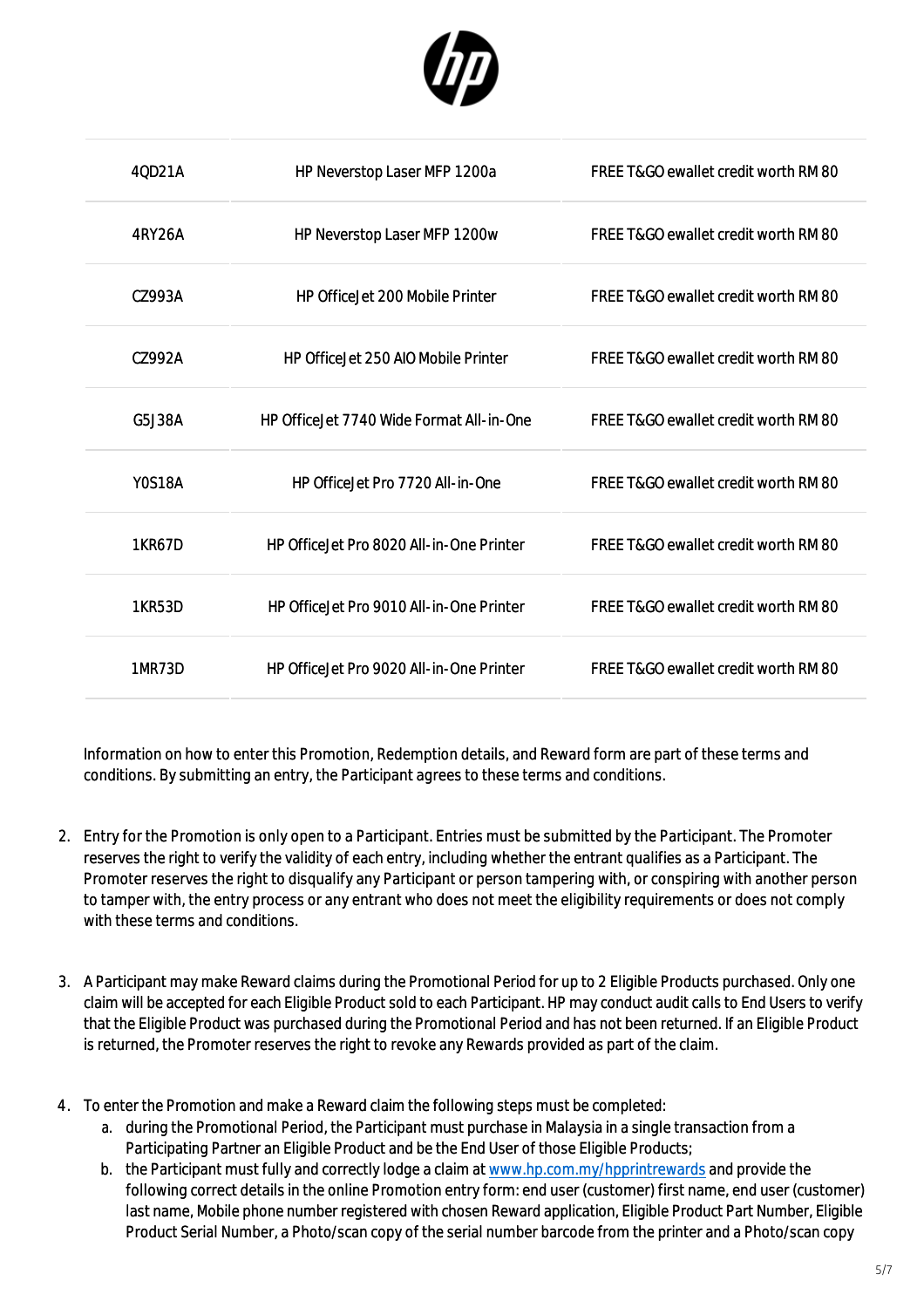

of the corresponding Tax Invoice for the sale of Eligible Products (hand written tax invoices and delivery dockets will not be accepted as proof of purchase), by the Closing Date;

- c. upload the supporting Tax Invoice to the Promotion website at [www.hp.com.my/hpprintrewards](http://www.hp.com.my/hpprintrewards) as a PDF, JPG or other supported file type using the document upload facility that will be provided at the website;
- d. the corresponding Tax Invoice submitted must contain the following:
	- i. End-user (customer) name
	- ii. End-user (customer) contact number
	- iii. Participating Partner company name
	- iv. Participating Partner company registration number
	- v. sale purchase date
	- vi. list of Eligible Products sold
	- vii. invoice number
- e. All entries must be submitted online by 5.00PM (Malaysia time) on 15th August 2022.

Any claim submitted without the required proof of purchase documentation as listed above will be rejected. All documentation must be submitted by the Closing Date. Any documentation received after this date will not be validated and the corresponding claims declined. If the Reward claim meets the Promotion terms and conditions, the Participant will receive a claim approval email to the email address that was nominated in Clause 4 (b) by the Participant.

- 5. The Promoter's decision on all matters pertaining to this Promotion is final and binding and no correspondence will be entered into, except as otherwise stated in these terms and conditions. To the extent permitted by law, the Promoter reserves the right to change, amend or terminate the Promotion at any stage during the Promotional Period. The Promoter reserves the right to verify the validity of each entry and if an entry is invalid the Promoter reserves the right to decline or revoke any Rewards provided as part of the Promotion. The Promoter reserves the right to disqualify any Participant or person tampering with, or conspiring with another person to tamper with, the entry process or any entrant who does not meet the eligibility requirements or does not comply with these terms and conditions.
- 6. **To the extent permitted by law, the promoter shall not be liable for any fault pertaining to the Reward.**
- 7. The Promoter will accept no responsibility for late, lost or misdirected mail. Further, the Promoter shall not be liable for any loss or damage whatsoever incurred (including, without limitation, indirect, consequential or economic loss), or for any personal injury sustained as a result of participating in this Promotion, except for liabilities not excluded by law. Further, to the fullest extent permitted by law, the Promoter excludes liability for any problems or technical malfunction of any telephone network or lines, computer online systems, servers, or providers, computer equipment, software, technical problems or traffic congestion on the Internet or any website, or any unauthorised intervention, or any combination thereof, including any non-delivery or corruption of entries to the Promoter, injury or damage to Participants' or any other person's computer related to or resulting from participation in or downloading any materials in this Promotion. The use of any automated entry software or any other mechanical or electronic means that allows a Participant to automatically enter repeatedly is prohibited and will render all entries submitted by that Participant invalid. If the Promoter has not entered into any correspondence with the Participant prior to the Closing Date of this Promotion, it is the responsibility of the Participant to contact the Promoter to ensure his/her claim has been received and/or verified.
- 8. Once Reward claims have been received and verified, please allow up to twenty-one (21) business days from claim approval to receive the Reward via the Participant's details provided in clause 4 (b).
- 9. The reward can be used in accordance with the terms and conditions provided by the respective retailer. The promoter will not be responsible for any voucher being declined by any retailer. By accepting the terms and conditions you are